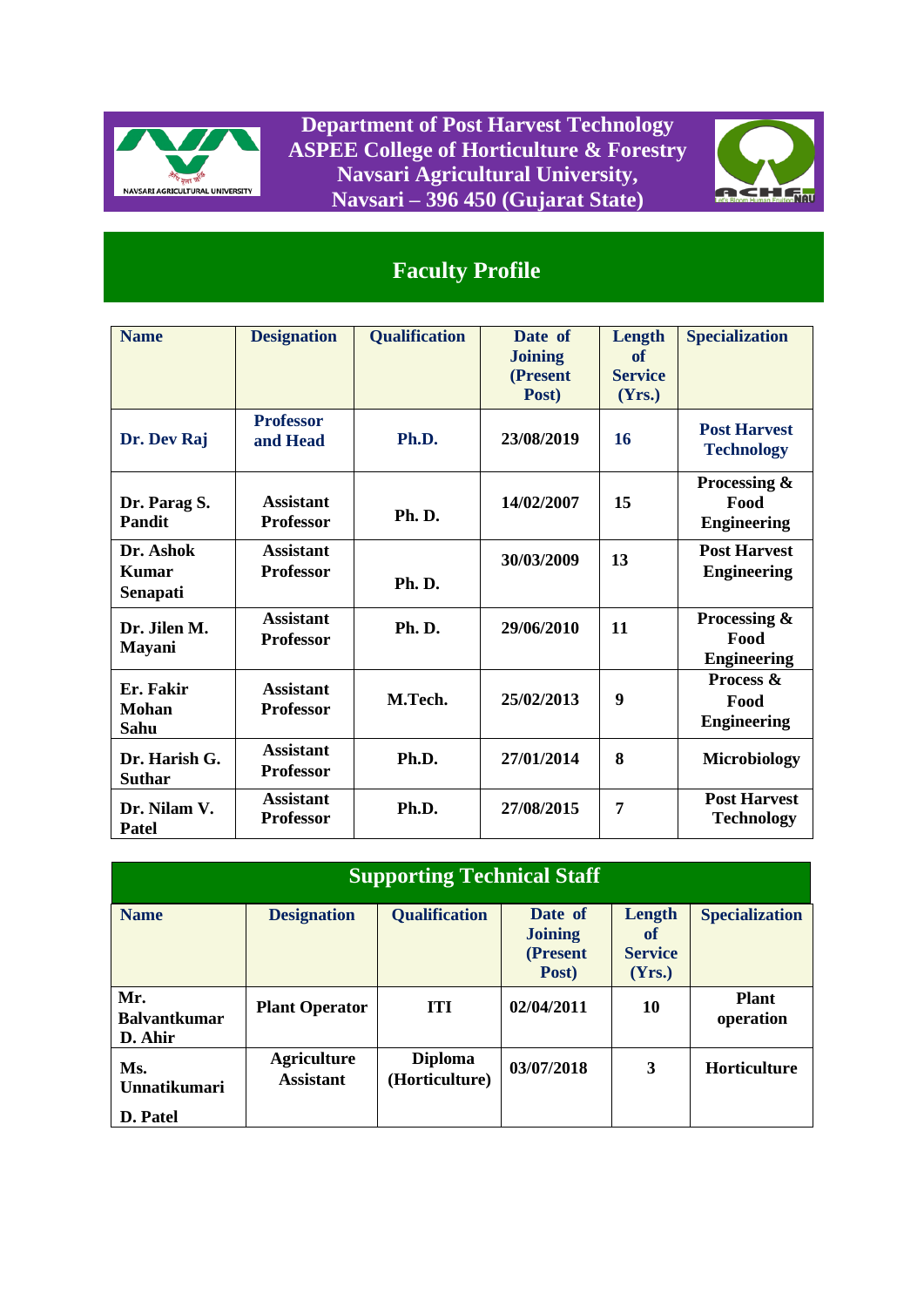| <b>Profile of Dr. Dev Raj</b>  |                |                                         |  |  |  |  |  |  |  |  |
|--------------------------------|----------------|-----------------------------------------|--|--|--|--|--|--|--|--|
| <b>Designation</b>             |                | Professor and Head                      |  |  |  |  |  |  |  |  |
| <b>Qualification</b>           |                | <b>PhD Horticulture in Post Harvest</b> |  |  |  |  |  |  |  |  |
|                                |                | Technology                              |  |  |  |  |  |  |  |  |
| <b>Specialization</b>          | $\ddot{\cdot}$ | <b>Post Harvest Technology</b>          |  |  |  |  |  |  |  |  |
| <b>Phone No. (Office)</b>      |                | +91 2637 282771-75, Ext.1320 -          |  |  |  |  |  |  |  |  |
|                                |                | 202                                     |  |  |  |  |  |  |  |  |
| Mob. No.                       | $\ddot{\cdot}$ | +91 9913753252                          |  |  |  |  |  |  |  |  |
| e-mail                         |                | drdpandir@yahoo.co.in                   |  |  |  |  |  |  |  |  |
|                                |                | drpandir_phtc@nau.in                    |  |  |  |  |  |  |  |  |
| <b>Professional Experience</b> | :              | 16 years                                |  |  |  |  |  |  |  |  |
| <b>PG</b> students guided      | $\ddot{\cdot}$ | M.Sc.: 7 and Ph.D.: 7                   |  |  |  |  |  |  |  |  |

| <b>Publications</b> |  |  |
|---------------------|--|--|
|                     |  |  |

| 1 upncambio                        |  |    |  |   |                                                        |  |     |  |  |
|------------------------------------|--|----|--|---|--------------------------------------------------------|--|-----|--|--|
| <b>Research</b><br><b>articles</b> |  | 54 |  | 5 | <b>Booklet</b>                                         |  | 03  |  |  |
| <b>Popular articles</b> :          |  | 32 |  | 6 | <b>Folders/Pamphlets/Extension</b><br><b>Bulletins</b> |  | 25  |  |  |
| <b>Book chapter</b>                |  | 17 |  |   | <b>Teaching manual</b>                                 |  | 08  |  |  |
| <b>Book</b>                        |  | 10 |  | 8 | <b>Abstract</b>                                        |  | >70 |  |  |

|                  | <b>Awards, Medals and Recognition</b>                   |      |                                  |                                   |           |  |  |  |  |
|------------------|---------------------------------------------------------|------|----------------------------------|-----------------------------------|-----------|--|--|--|--|
| <b>SN</b>        | <b>Name of Awards, Medals and</b>                       | Year |                                  | <b>Awarding institute/ Agency</b> |           |  |  |  |  |
|                  | <b>Recognition</b>                                      |      |                                  |                                   |           |  |  |  |  |
| 1.               | <b>Best Poster Paper Presentation</b>                   | 2020 |                                  | CHF, Jhalawar, Rajasthan          |           |  |  |  |  |
| 2.               | <b>Best Oral Paper Presentation</b>                     | 2020 |                                  | NRC Banana Trichy and ABI-CIAT    |           |  |  |  |  |
| $\overline{3}$ . | <b>Best Oral Paper Presentation</b>                     | 2018 |                                  | HSG and NAU, Navsari              |           |  |  |  |  |
| 4.               | <b>Best Poster Paper Presentation</b>                   | 2018 |                                  | HSG and NAU, Navsari              |           |  |  |  |  |
| 5.               | <b>Excellence in Teaching Award</b>                     | 2017 |                                  | Science and Tech Soc., Telangana  |           |  |  |  |  |
| 6.               | Rastriya Gaurav Award                                   | 2016 |                                  | <b>IIFS, New Delhi</b>            |           |  |  |  |  |
| 7.               | <b>Best Oral Paper Presentation</b>                     | 2016 | ISTS and NAU, Navsari            |                                   |           |  |  |  |  |
| 8.               | <b>Best Poster Paper Presentation</b>                   | 2016 |                                  | ISTS and NAU, Navsari             |           |  |  |  |  |
| 9.               | <b>Best Poster Paper Presentation</b>                   | 2016 |                                  | CAFRI, Jhansi (U.P.) India,       |           |  |  |  |  |
| 10.              | <b>Best Poster Paper Presentation</b>                   | 2014 | CHAI, New Delhi and HSG, Navsari |                                   |           |  |  |  |  |
| 11.              | <b>Best Poster Paper Presentation</b>                   | 2014 | CHAI, New Delhi and HSG, Navsari |                                   |           |  |  |  |  |
| 12.              | <b>Best Oral Paper Presentation</b>                     | 2013 |                                  | NAU and HSG, Navsari              |           |  |  |  |  |
| 13.              | Dr J S Pruthi Memorial award                            | 2010 |                                  | AIFPA, New Delhi, India           |           |  |  |  |  |
| 14.              | Kejriwal Award                                          | 2008 |                                  | AIFPA, New Delhi, India           |           |  |  |  |  |
| 15.              | <b>Best Performing PHT centre</b>                       | 2009 |                                  | <b>ICAR</b> recognition           |           |  |  |  |  |
| 16.              | <b>ICAR JRF</b> for MSc                                 | 1998 | <b>ICAR</b>                      |                                   |           |  |  |  |  |
|                  |                                                         |      |                                  |                                   |           |  |  |  |  |
|                  | Research project on hand in which working as PI / Co-PI |      |                                  | PI:07                             | Co-PI: 06 |  |  |  |  |
|                  | Research project completed in which worked as PI/Co-PI  |      |                                  | PI:13                             | Co-PI: 07 |  |  |  |  |
|                  |                                                         |      |                                  |                                   |           |  |  |  |  |

| <b>Number of Recommendations / Messages</b> |  |    |  |  |  |  |  |  |  |  |
|---------------------------------------------|--|----|--|--|--|--|--|--|--|--|
| For farmers community                       |  | 20 |  |  |  |  |  |  |  |  |
| For Scientific community                    |  |    |  |  |  |  |  |  |  |  |
| For Policy makers/ extension personnel      |  |    |  |  |  |  |  |  |  |  |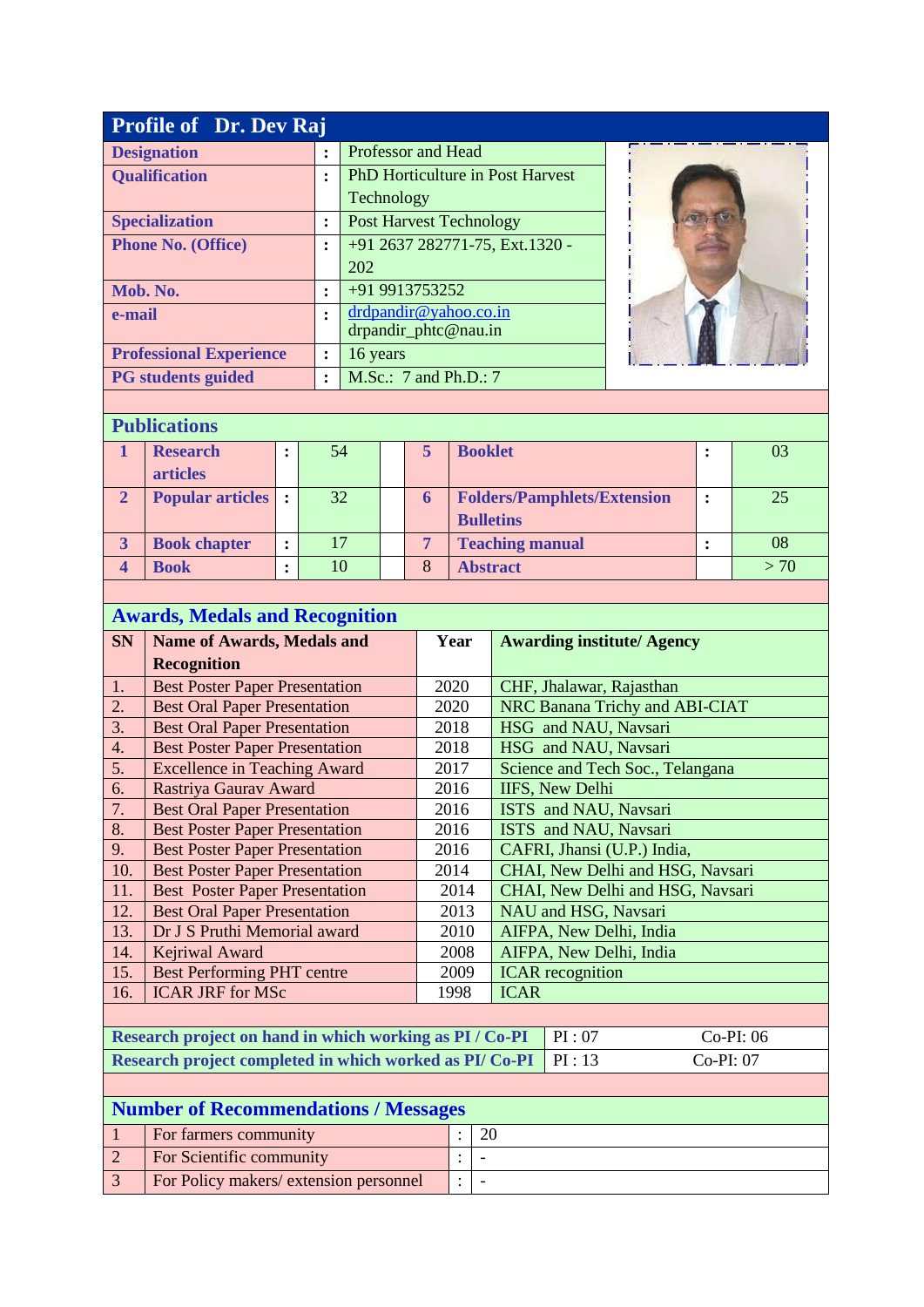|                 | Number of Seminar/Conference/Workshop/Training/Convention attended |  |                |  |  |  |  |  |  |  |  |
|-----------------|--------------------------------------------------------------------|--|----------------|--|--|--|--|--|--|--|--|
|                 | Seminar                                                            |  | -15            |  |  |  |  |  |  |  |  |
| $\sqrt{2}$      | 21 days training                                                   |  |                |  |  |  |  |  |  |  |  |
| $\overline{3}$  | Conference                                                         |  |                |  |  |  |  |  |  |  |  |
| $\overline{4}$  | Symposium                                                          |  | $\overline{2}$ |  |  |  |  |  |  |  |  |
| $5\overline{5}$ | 10 days Training                                                   |  | 2              |  |  |  |  |  |  |  |  |
| $6\overline{6}$ | Webinar                                                            |  | 10             |  |  |  |  |  |  |  |  |
| $\mathbf{7}$    | Workshop                                                           |  | 2              |  |  |  |  |  |  |  |  |
|                 |                                                                    |  |                |  |  |  |  |  |  |  |  |

| <b>Additional charges</b> |  |
|---------------------------|--|
| handling                  |  |

**articles**

**: Rector, ASPEE Hostels, ASPEE College of Horticulture and Forestry, Navsari Agricultural University, Navsari**

#### **Five Best research Publications**

- 1. Vaghashiya, J. M.; **Dev, Raj** and Suthar, H. (2016). Quality evaluation of blended nectar prepared using aloe vera, bitter gourd, aonla and guava. *J. Hill Agri*., 7(1) : 129-134. (4.94 : NASS Rating 2017)
- 2. **Dev, Raj**; Sharma, P. C. and Sharera, S. (2015). Studies on osmo-air dehydration of different Indian apricot (*Prunus armeniaca* L.) cultivars. *J. Food Sci. Tech.* 52(6):3794-3802. (7.24 : NASS Rating 2017)
- 3. **Dev Raj**; Sharma, P. C. and Vaidya, D. (2011). Effect of blending and storage on quality characteristics of blended sand pear – apple juice (SP-AJ) beverage. *J. Food Sci. Tech.* 48(1): 102-105. (7.24 : NASS Rating2017)
- 4. Ahlawat, O. P.; Manikandan, K; Sagar, M.P.; **Dev Raj**; Gupta, P. and Vijay, B. (2011). Effect of composted button mushroom spent substrate on yield, quality and disease incidence of Pea (*Pisum sativum*).*Mushroom Research: An International Journal* 20(2):87-94.
- 5. **Dev Raj**; Joshi, V. K. and Lal, B. B. (2011). Yield, quality and storability of the potato flour of different Indian cultivars. *Int. J of Food Ferment*, 1(1): 111-117. (4.03 : NASS Rating 2017

|                                | <b>Profile of Dr. Parag Sudhirkumar Pandit</b> |                |                      |                                 |                                               |  |                              |  |  |    |  |  |
|--------------------------------|------------------------------------------------|----------------|----------------------|---------------------------------|-----------------------------------------------|--|------------------------------|--|--|----|--|--|
|                                | <b>Designation</b>                             |                | $\ddot{\phantom{a}}$ | <b>Assistant Professor</b>      |                                               |  |                              |  |  |    |  |  |
|                                | <b>Qualification</b>                           |                | $\ddot{\phantom{a}}$ | Ph. D.                          |                                               |  |                              |  |  |    |  |  |
|                                | <b>Specialization</b>                          | $\ddot{\cdot}$ |                      | Processing and Food Engineering |                                               |  |                              |  |  |    |  |  |
|                                | <b>Phone No. (Office)</b>                      |                | $\ddot{\cdot}$       |                                 | +91 2637 282771, Ext. 201                     |  |                              |  |  |    |  |  |
|                                | Mob. No.                                       |                | $\ddot{\cdot}$       | 7600049187                      |                                               |  |                              |  |  |    |  |  |
| e-mail                         |                                                |                |                      |                                 |                                               |  | postharvesttechnology@nau.in |  |  |    |  |  |
| <b>Professional Experience</b> |                                                |                |                      | 15 Years                        |                                               |  |                              |  |  |    |  |  |
| <b>PG</b> students guided      |                                                |                | $\ddot{\cdot}$       |                                 | M.Sc.: 3; and M.Tech:05; ABM:02               |  |                              |  |  |    |  |  |
|                                |                                                |                |                      |                                 |                                               |  |                              |  |  |    |  |  |
|                                | <b>Publications</b>                            |                |                      |                                 |                                               |  |                              |  |  |    |  |  |
|                                | <b>Research</b><br><b>articles</b>             | $\bullet$      | 10                   | 5<br><b>Booklet</b><br>٠        |                                               |  |                              |  |  | 04 |  |  |
| $\overline{2}$                 | <b>Popular</b>                                 |                | 08                   |                                 | 03<br><b>Folders/Pamphlets/Extension</b><br>6 |  |                              |  |  |    |  |  |

**Bulletins**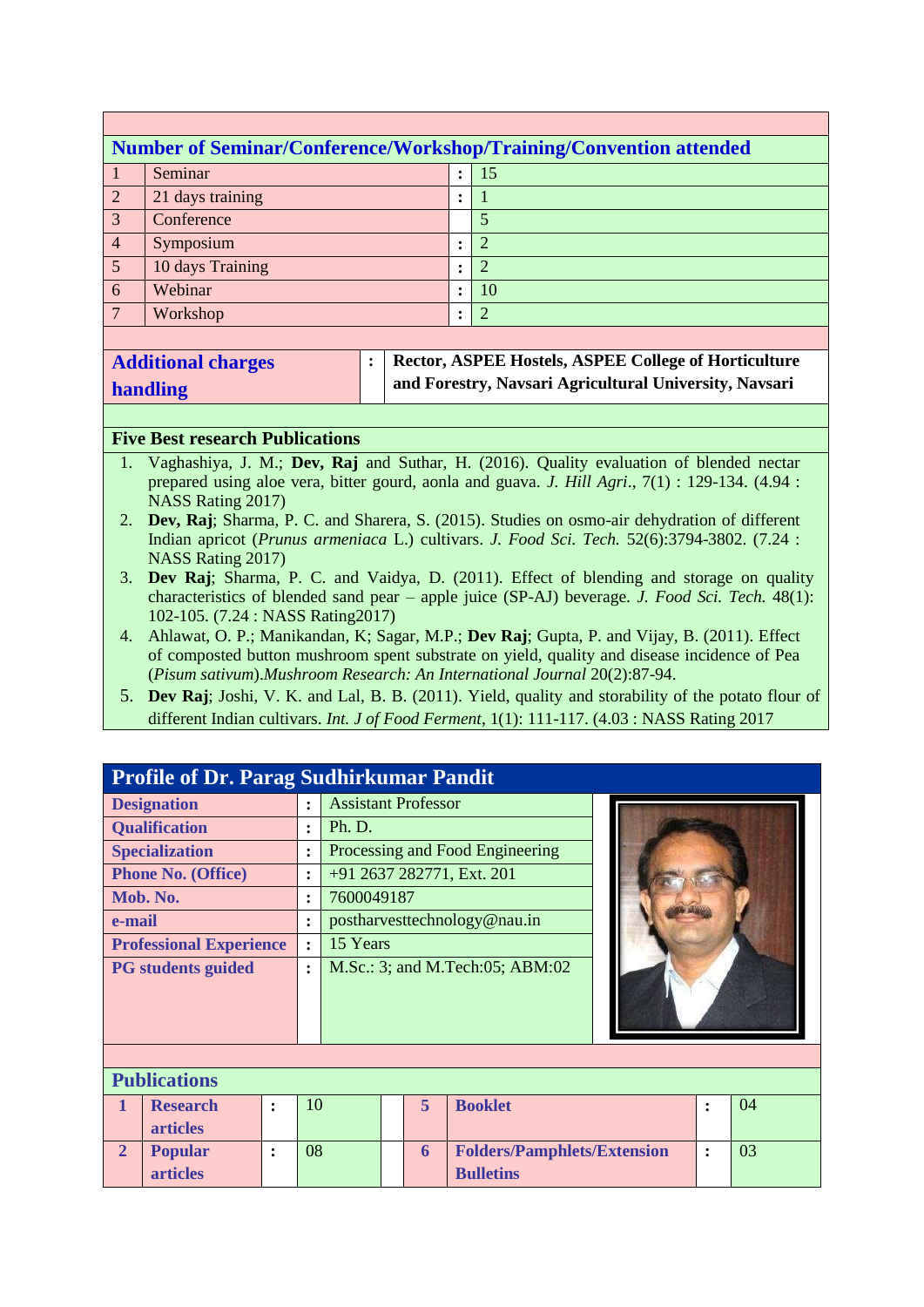| $\overline{3}$          | <b>Book chapter</b>                                                    | $\ddot{\cdot}$ | 0 <sub>5</sub> |                |  | $\overline{7}$ |                                   | <b>Teaching manual</b>                              |      | $\ddot{\cdot}$ |  | 05 |  |  |
|-------------------------|------------------------------------------------------------------------|----------------|----------------|----------------|--|----------------|-----------------------------------|-----------------------------------------------------|------|----------------|--|----|--|--|
| $\overline{\mathbf{4}}$ | <b>Book</b>                                                            | $\ddot{\cdot}$ | 04             |                |  | 8              |                                   | <b>Abstract</b>                                     |      | 08             |  |    |  |  |
|                         |                                                                        |                |                |                |  |                |                                   |                                                     |      |                |  |    |  |  |
|                         | <b>Awards, Medals and Recognition</b>                                  |                |                |                |  |                |                                   |                                                     |      |                |  |    |  |  |
| <b>SN</b>               | <b>Name of Awards, Medals and</b>                                      |                |                |                |  | Year           | <b>Awarding institute/ Agency</b> |                                                     |      |                |  |    |  |  |
|                         | <b>Recognition</b>                                                     |                |                |                |  |                |                                   |                                                     |      |                |  |    |  |  |
| $\mathbf{1}$            |                                                                        |                |                |                |  |                |                                   |                                                     |      |                |  |    |  |  |
| $\overline{2}$          |                                                                        |                |                |                |  |                |                                   |                                                     |      |                |  |    |  |  |
|                         |                                                                        |                |                |                |  |                |                                   |                                                     |      |                |  |    |  |  |
|                         | Research project on hand in which working as PI / Co-PI<br>$Co-PI: 01$ |                |                |                |  |                |                                   |                                                     |      |                |  |    |  |  |
|                         | Research project completed in which worked as PI/Co-PI                 |                |                |                |  |                |                                   |                                                     | PI:3 | $Co-PI:4$      |  |    |  |  |
|                         |                                                                        |                |                |                |  |                |                                   |                                                     |      |                |  |    |  |  |
|                         | <b>Number of Recommendations / Messages</b>                            |                |                |                |  |                |                                   |                                                     |      |                |  |    |  |  |
| 1                       | For farmers community                                                  |                |                |                |  |                |                                   | 12                                                  |      |                |  |    |  |  |
| $\overline{2}$          | For Scientific community                                               |                |                |                |  |                |                                   | 00                                                  |      |                |  |    |  |  |
| 3                       | For Policy makers/extension personnel                                  |                |                |                |  |                | $\bullet$                         | 00                                                  |      |                |  |    |  |  |
|                         |                                                                        |                |                |                |  |                |                                   |                                                     |      |                |  |    |  |  |
|                         | Number of Seminar/Conference/Workshop/Training/Convention attended     |                |                |                |  |                |                                   |                                                     |      |                |  |    |  |  |
| $\mathbf{1}$            | Seminar                                                                |                |                |                |  |                | $\ddot{\cdot}$                    | 08                                                  |      |                |  |    |  |  |
| $\overline{2}$          | 21 days training                                                       |                |                |                |  |                | $\ddot{\cdot}$                    | 02                                                  |      |                |  |    |  |  |
| 3                       | conference                                                             |                |                |                |  |                | $\ddot{\cdot}$                    | 08                                                  |      |                |  |    |  |  |
| $\overline{4}$          | 28 days Training                                                       |                |                |                |  |                | :                                 | 01                                                  |      |                |  |    |  |  |
| 5                       |                                                                        |                |                |                |  |                |                                   | XX                                                  |      |                |  |    |  |  |
|                         |                                                                        |                |                |                |  |                |                                   |                                                     |      |                |  |    |  |  |
|                         | <b>Additional charges</b>                                              |                |                | $\ddot{\cdot}$ |  |                |                                   | College Placement Cell Co-ordinator for PHT Subject |      |                |  |    |  |  |
|                         | handling                                                               |                |                |                |  |                |                                   |                                                     |      |                |  |    |  |  |
|                         |                                                                        |                |                |                |  |                |                                   |                                                     |      |                |  |    |  |  |

|                                  | <b>Profile of Dr. A.K. Senapati</b> |                      |                        |        |                            |                            |                                    |  |                |  |  |  |  |
|----------------------------------|-------------------------------------|----------------------|------------------------|--------|----------------------------|----------------------------|------------------------------------|--|----------------|--|--|--|--|
|                                  | <b>Designation</b>                  |                      | $\ddot{\cdot}$         |        |                            | <b>Assistant Professor</b> |                                    |  |                |  |  |  |  |
|                                  | <b>Qualification</b>                |                      | :                      | Ph. D. |                            |                            |                                    |  |                |  |  |  |  |
|                                  | <b>Specialization</b>               |                      | $\bullet$<br>$\bullet$ |        |                            |                            | Processing and Food Engineering    |  |                |  |  |  |  |
|                                  | <b>Phone No. (Office)</b>           |                      | $\ddot{\cdot}$         |        |                            |                            | +91 2637 282771, Ext. 210          |  |                |  |  |  |  |
|                                  | Mob. No.                            |                      | $\ddot{\cdot}$         |        |                            | +91 9638911247             |                                    |  |                |  |  |  |  |
| e-mail<br>$\bullet$<br>$\bullet$ |                                     |                      |                        |        | aksphtc@nau.in             |                            |                                    |  |                |  |  |  |  |
| <b>Professional Experience</b>   |                                     |                      | $\ddot{\cdot}$         |        | 13 years                   |                            |                                    |  |                |  |  |  |  |
|                                  | <b>PG</b> students guided           |                      | $\ddot{\cdot}$         |        | M.Sc. $7$ and M.Tech.: $2$ |                            |                                    |  |                |  |  |  |  |
|                                  |                                     |                      |                        |        |                            |                            |                                    |  |                |  |  |  |  |
|                                  |                                     |                      |                        |        |                            |                            |                                    |  |                |  |  |  |  |
|                                  |                                     |                      |                        |        |                            |                            |                                    |  |                |  |  |  |  |
|                                  | <b>Publications</b>                 |                      |                        |        |                            |                            |                                    |  |                |  |  |  |  |
| $\mathbf{1}$                     | <b>Research</b>                     | $\ddot{\cdot}$       | 24                     |        |                            | 5                          | <b>Booklet</b>                     |  | ٠<br>$\bullet$ |  |  |  |  |
|                                  | <b>articles</b>                     |                      |                        |        |                            |                            |                                    |  |                |  |  |  |  |
| $\overline{2}$                   | <b>Popular articles</b>             | $\ddot{\phantom{a}}$ | 12                     |        |                            | 6                          | <b>Folders/Pamphlets/Extension</b> |  | $\ddot{\cdot}$ |  |  |  |  |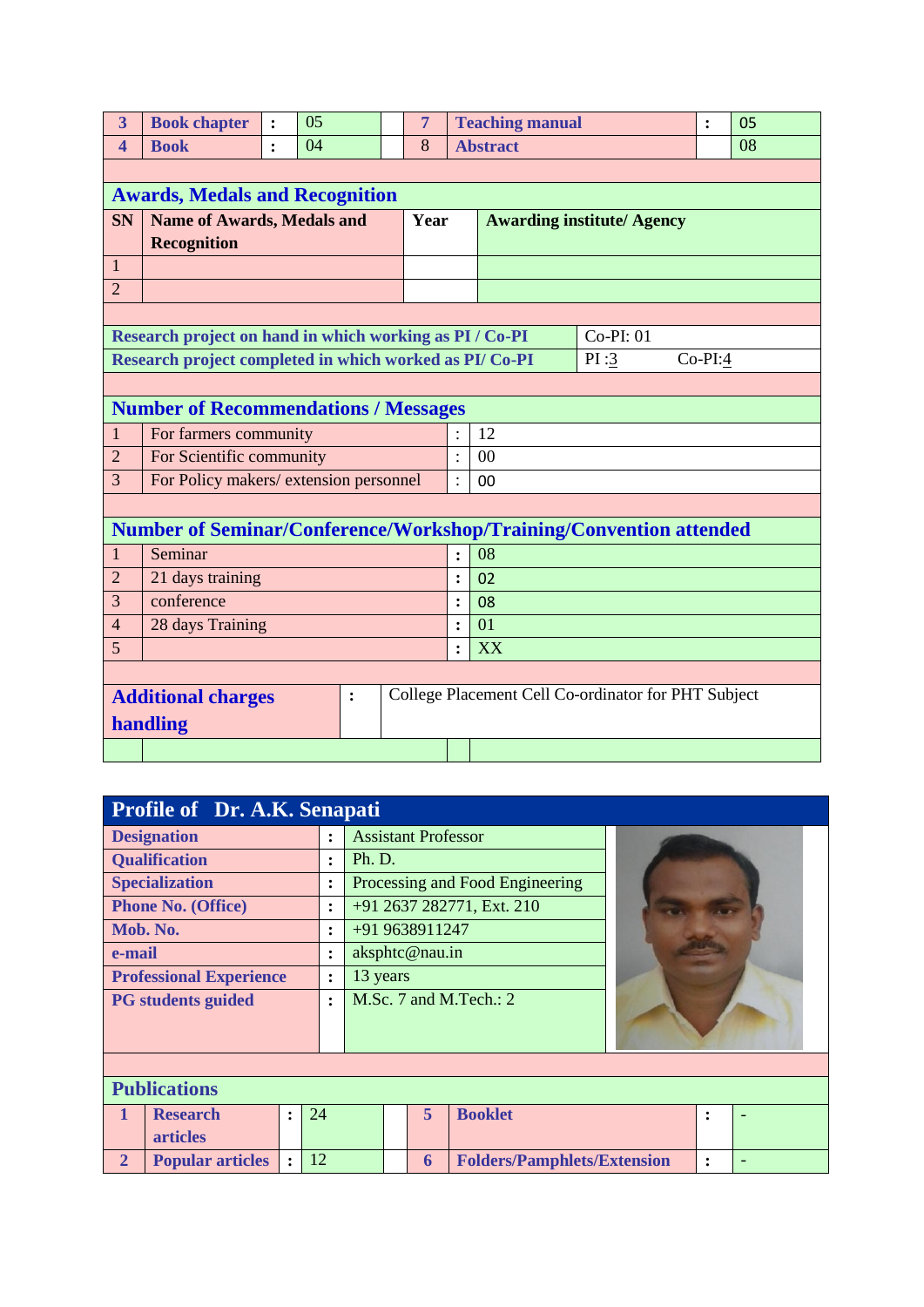|                                                            |                                                                             |                      |                |  |                |                        | <b>Bulletins</b>     |              |                                   |   |    |  |
|------------------------------------------------------------|-----------------------------------------------------------------------------|----------------------|----------------|--|----------------|------------------------|----------------------|--------------|-----------------------------------|---|----|--|
| $\overline{\mathbf{3}}$                                    | <b>Book chapter</b>                                                         | :                    | 12             |  | $\overline{7}$ | <b>Teaching manual</b> |                      |              |                                   | : | 01 |  |
| $\overline{\mathbf{4}}$                                    | <b>Book</b>                                                                 | $\ddot{\phantom{a}}$ | $\overline{2}$ |  | 8              | <b>Abstract</b>        |                      |              |                                   |   | 65 |  |
|                                                            |                                                                             |                      |                |  |                |                        |                      |              |                                   |   |    |  |
|                                                            | <b>Awards, Medals and Recognition</b>                                       |                      |                |  |                |                        |                      |              |                                   |   |    |  |
| <b>SN</b>                                                  | <b>Name of Awards, Medals and</b>                                           |                      |                |  | Year           |                        |                      |              | <b>Awarding institute/ Agency</b> |   |    |  |
|                                                            | <b>Recognition</b>                                                          |                      |                |  |                |                        |                      |              |                                   |   |    |  |
| $\mathbf{1}$                                               | Certificate of recognition of resource                                      |                      |                |  | 2020           |                        |                      | NAU, Navsari |                                   |   |    |  |
|                                                            | person ELP Module                                                           |                      |                |  |                |                        |                      |              |                                   |   |    |  |
| $\overline{2}$                                             | <b>Best Oral presentation</b>                                               |                      |                |  | 2019           |                        |                      | NAU, Navsari |                                   |   |    |  |
| 3                                                          | <b>Best Oral presentation</b>                                               |                      |                |  | 2018           |                        |                      | NAU, Navsari |                                   |   |    |  |
| $\overline{4}$                                             | <b>Best Poster presentation</b>                                             |                      |                |  | 2018           |                        |                      | NAU, Navsari |                                   |   |    |  |
| 5                                                          | <b>Best Oral presentation</b>                                               |                      |                |  | 2017           |                        |                      | NAU, Navsari |                                   |   |    |  |
| 6                                                          | <b>Best Oral presentation</b>                                               |                      |                |  | 2013           |                        |                      | NAU, Navsari |                                   |   |    |  |
| $\overline{7}$                                             | <b>Best Post presentation</b>                                               |                      |                |  | 2013           |                        |                      | NAU, Navsari |                                   |   |    |  |
|                                                            | <b>Best Oral presentation</b><br>8<br>2013                                  |                      |                |  |                |                        |                      | NAU, Navsari |                                   |   |    |  |
|                                                            |                                                                             |                      |                |  |                |                        |                      |              |                                   |   |    |  |
|                                                            | Research project on hand in which working as PI / Co-<br>PI:2<br>$Co-PI: 8$ |                      |                |  |                |                        |                      |              |                                   |   |    |  |
| <b>PI</b>                                                  |                                                                             |                      |                |  |                |                        |                      |              |                                   |   |    |  |
| PI                                                         | Research project completed in which worked as PI/Co-                        |                      |                |  |                |                        |                      | PI:4         | Co-PI: 12                         |   |    |  |
|                                                            | Associate Scientist mango & Guava                                           |                      |                |  |                |                        |                      |              |                                   |   |    |  |
|                                                            | <b>Number of Recommendations / Messages</b>                                 |                      |                |  |                |                        |                      |              |                                   |   |    |  |
| $\mathbf{1}$                                               | For farmers community                                                       |                      |                |  |                | $4 + 12$               |                      |              |                                   |   |    |  |
| $\overline{2}$                                             | For Scientific community                                                    |                      |                |  |                | $\vdots$               | $\frac{1}{2}$        |              |                                   |   |    |  |
| 3                                                          | For Policy makers/extension personnel                                       |                      |                |  |                | $\ddot{\cdot}$         | $\overline{a}$       |              |                                   |   |    |  |
|                                                            |                                                                             |                      |                |  |                |                        |                      |              |                                   |   |    |  |
|                                                            | Number of Seminar/Conference/Workshop/Training/Convention attended          |                      |                |  |                |                        |                      |              |                                   |   |    |  |
| $\mathbf{1}$                                               | Seminar                                                                     |                      |                |  |                |                        | 45                   |              |                                   |   |    |  |
| $\overline{c}$                                             | 21 days training                                                            |                      |                |  |                | $\ddot{\cdot}$         | $\overline{4}$       |              |                                   |   |    |  |
| 3                                                          | Conference                                                                  |                      |                |  |                |                        |                      |              |                                   |   |    |  |
| $\overline{4}$                                             | 10 Days Training                                                            |                      |                |  |                |                        | 01<br>$\ddot{\cdot}$ |              |                                   |   |    |  |
| 5<br>Workshop                                              |                                                                             |                      |                |  |                |                        | $\overline{4}$       |              |                                   |   |    |  |
|                                                            |                                                                             |                      |                |  |                |                        |                      |              |                                   |   |    |  |
| <b>Additional charges</b><br>:<br>$\overline{\phantom{a}}$ |                                                                             |                      |                |  |                |                        |                      |              |                                   |   |    |  |
|                                                            | handling                                                                    |                      |                |  |                |                        |                      |              |                                   |   |    |  |
|                                                            |                                                                             |                      |                |  |                |                        |                      |              |                                   |   |    |  |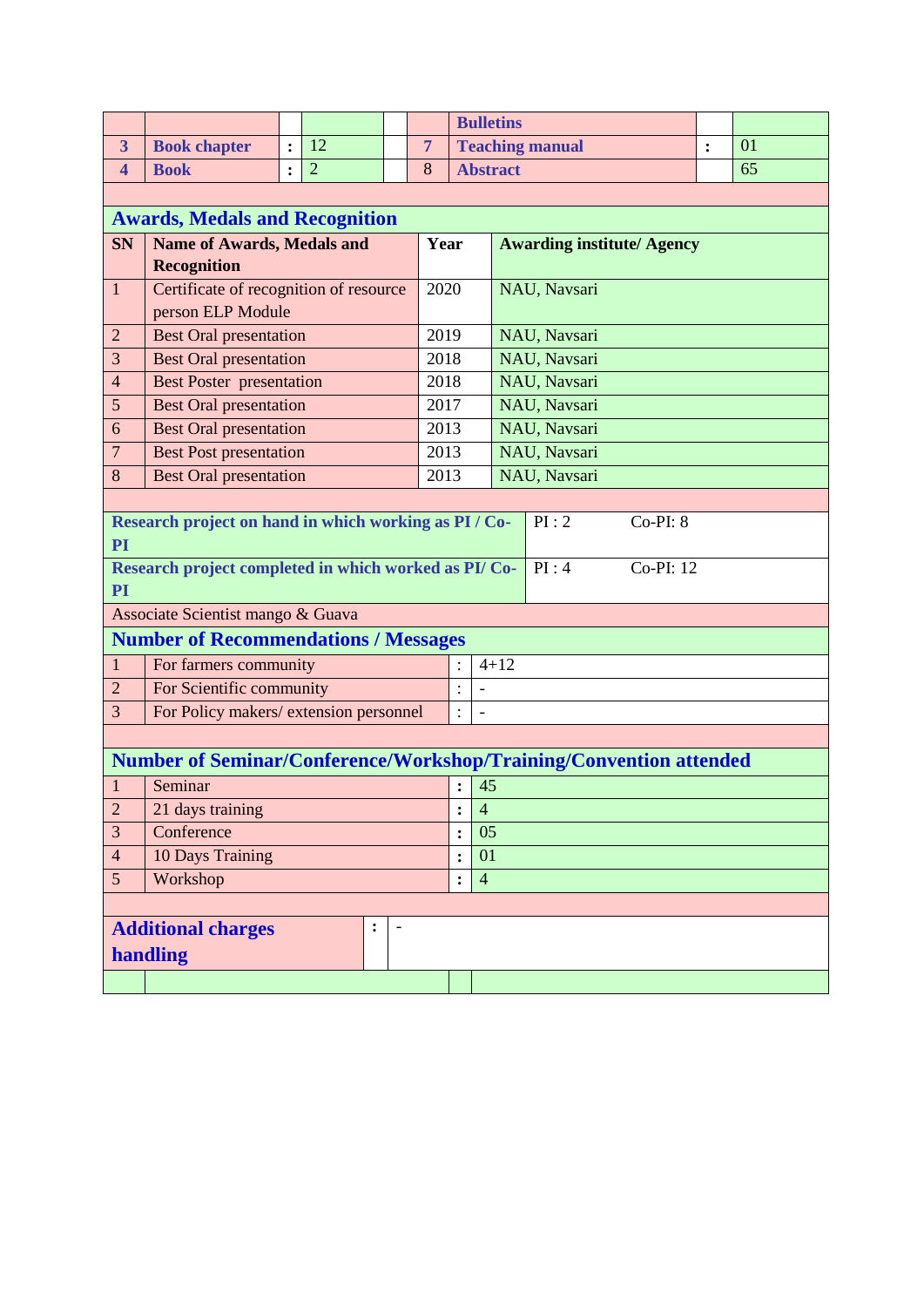|                                                             | Profile of Dr. Jilen Mansukhbhai Mayani                                   |                |    |                |                  |   |                |                |                           |                                      |  |                |                |  |
|-------------------------------------------------------------|---------------------------------------------------------------------------|----------------|----|----------------|------------------|---|----------------|----------------|---------------------------|--------------------------------------|--|----------------|----------------|--|
|                                                             | <b>Assistant Professor</b><br><b>Designation</b><br>$\ddot{\cdot}$        |                |    |                |                  |   |                |                |                           |                                      |  |                |                |  |
|                                                             | <b>Qualification</b><br>Ph.D.<br>$\ddot{\cdot}$                           |                |    |                |                  |   |                |                |                           |                                      |  |                |                |  |
|                                                             | <b>Specialization</b><br><b>Post Harvest Technology</b><br>$\ddot{\cdot}$ |                |    |                |                  |   |                |                |                           |                                      |  |                |                |  |
| +91 2637 282771, Ext. 212<br><b>Phone No. (Office)</b><br>: |                                                                           |                |    |                |                  |   |                |                |                           |                                      |  |                |                |  |
|                                                             | Mob. No.                                                                  |                |    | $\ddot{\cdot}$ |                  |   | +91 8128686717 |                |                           |                                      |  |                |                |  |
| e-mail                                                      |                                                                           |                |    | $\ddot{\cdot}$ |                  |   | jmpphtc@nau.in |                |                           |                                      |  |                |                |  |
|                                                             | <b>Professional Experience</b>                                            |                |    | $\ddot{\cdot}$ | 11 years         |   |                |                |                           |                                      |  |                |                |  |
|                                                             | <b>PG</b> students guided                                                 |                |    | :              |                  |   |                |                | M.Sc. NIL and Ph. D.: NIL |                                      |  |                |                |  |
|                                                             |                                                                           |                |    |                |                  |   |                |                |                           |                                      |  |                |                |  |
| <b>Publications</b>                                         |                                                                           |                |    |                |                  |   |                |                |                           |                                      |  |                |                |  |
| 1                                                           | <b>Research articles</b>                                                  | $\ddot{\cdot}$ | 15 |                |                  |   | 5              |                | <b>Booklet</b>            |                                      |  | $\ddot{\cdot}$ | 04             |  |
| $\overline{2}$                                              | <b>Popular articles</b>                                                   | $\ddot{\cdot}$ | 05 |                |                  |   | 6              |                |                           | <b>Folders/Pamphlets/Extension</b>   |  | $\ddot{\cdot}$ | 04             |  |
|                                                             |                                                                           |                |    |                |                  |   |                |                | <b>Bulletins</b>          |                                      |  |                |                |  |
| $\overline{\mathbf{3}}$                                     | <b>Book chapter</b>                                                       | $\ddot{\cdot}$ | 05 |                |                  |   | $\overline{7}$ |                |                           | <b>Teaching manual</b>               |  | $\ddot{\cdot}$ | 09             |  |
| $\overline{\mathbf{4}}$                                     | <b>Book</b>                                                               | $\ddot{\cdot}$ | 08 |                |                  |   | 8              |                | <b>Abstract</b>           |                                      |  |                | 20             |  |
|                                                             |                                                                           |                |    |                |                  |   |                |                |                           |                                      |  |                |                |  |
|                                                             | <b>Awards, Medals and Recognition</b>                                     |                |    |                |                  |   |                |                |                           |                                      |  |                |                |  |
| <b>SN</b>                                                   | <b>Name of Awards, Medals and Recognition</b>                             |                |    |                |                  |   |                |                | Year                      | <b>Awarding institute/ Agency</b>    |  |                |                |  |
| $\mathbf{1}$                                                | <b>Best Oral Presentation</b>                                             |                |    |                |                  |   |                |                | 2016                      | NAU, Navsari                         |  |                |                |  |
| $\overline{2}$                                              | <b>Best Oral Presentation</b>                                             |                |    |                |                  |   |                |                | 2014                      | NAU, Navsari                         |  |                |                |  |
| 3                                                           | <b>Best Oral Presentation</b>                                             |                |    |                |                  |   |                |                | 2014                      | NAU, Navsari                         |  |                |                |  |
| $\overline{4}$                                              | <b>Best Poster Presentation</b>                                           |                |    |                |                  |   |                |                | 2014                      | HSG and NAU, Navsari                 |  |                |                |  |
| 5                                                           | <b>Best Oral Presentation</b>                                             |                |    |                |                  |   |                |                | 2013                      | CHAI, New Delhi and HSG, Navsari     |  |                |                |  |
|                                                             |                                                                           |                |    |                |                  |   |                |                |                           |                                      |  |                |                |  |
|                                                             | Research project on hand in which working as PI / Co-PI                   |                |    |                |                  |   |                |                |                           | PI:<br>01                            |  | $Co-PI:$       | 06             |  |
|                                                             | Research project completed in which worked as PI/Co-PI                    |                |    |                |                  |   |                |                |                           | PI:<br>02                            |  |                | $Co-PI:$<br>16 |  |
|                                                             |                                                                           |                |    |                |                  |   |                |                |                           |                                      |  |                |                |  |
|                                                             | <b>Number of Recommendations / Messages</b>                               |                |    |                |                  |   |                |                |                           |                                      |  |                |                |  |
| $\mathbf{1}$                                                | For farmers community                                                     |                |    |                |                  |   |                | $\vdots$       | 16                        |                                      |  |                |                |  |
| $\overline{2}$                                              | For Scientific community                                                  |                |    |                |                  |   |                | $\vdots$       | 00                        |                                      |  |                |                |  |
| 3                                                           | For Policy makers/extension personnel                                     |                |    |                |                  |   |                | $\ddot{\cdot}$ | 00                        |                                      |  |                |                |  |
|                                                             |                                                                           |                |    |                |                  |   |                |                |                           |                                      |  |                |                |  |
|                                                             | Number of Seminar/Conference/Workshop/Training/Convention attended        |                |    |                |                  |   |                |                |                           |                                      |  |                |                |  |
| $\mathbf{1}$                                                | Seminar                                                                   |                |    |                |                  |   |                | :              | 08                        |                                      |  |                |                |  |
| $\overline{2}$                                              | 21 days training                                                          |                |    |                |                  |   |                | $\ddot{\cdot}$ | 04                        |                                      |  |                |                |  |
| $\mathfrak{Z}$<br>Conference                                |                                                                           |                |    |                |                  |   | $\ddot{\cdot}$ | 03             |                           |                                      |  |                |                |  |
| <b>Short Training</b><br>$\overline{4}$                     |                                                                           |                |    |                |                  |   | $\ddot{\cdot}$ | 03             |                           |                                      |  |                |                |  |
| <b>Work Shop</b><br>5                                       |                                                                           |                |    |                |                  | : | 02             |                |                           |                                      |  |                |                |  |
|                                                             |                                                                           |                |    |                |                  |   |                |                |                           |                                      |  |                |                |  |
|                                                             | <b>Additional charges handling</b>                                        |                |    |                | $\ddot{\bullet}$ |   |                |                |                           |                                      |  |                |                |  |
| $\mathbf{1}$                                                | <b>Assistant Rector</b>                                                   |                |    |                |                  |   |                |                |                           | Swami Vivekanand Boys UG Hostel      |  |                |                |  |
| $\overline{2}$                                              | Co-PI                                                                     |                |    |                |                  |   |                |                |                           | NAHEP-CAAST Project, NAU, Navsari    |  |                |                |  |
| 3                                                           | Co-PI                                                                     |                |    |                |                  |   |                |                |                           | Farmers' First Project, NAU, Navsari |  |                |                |  |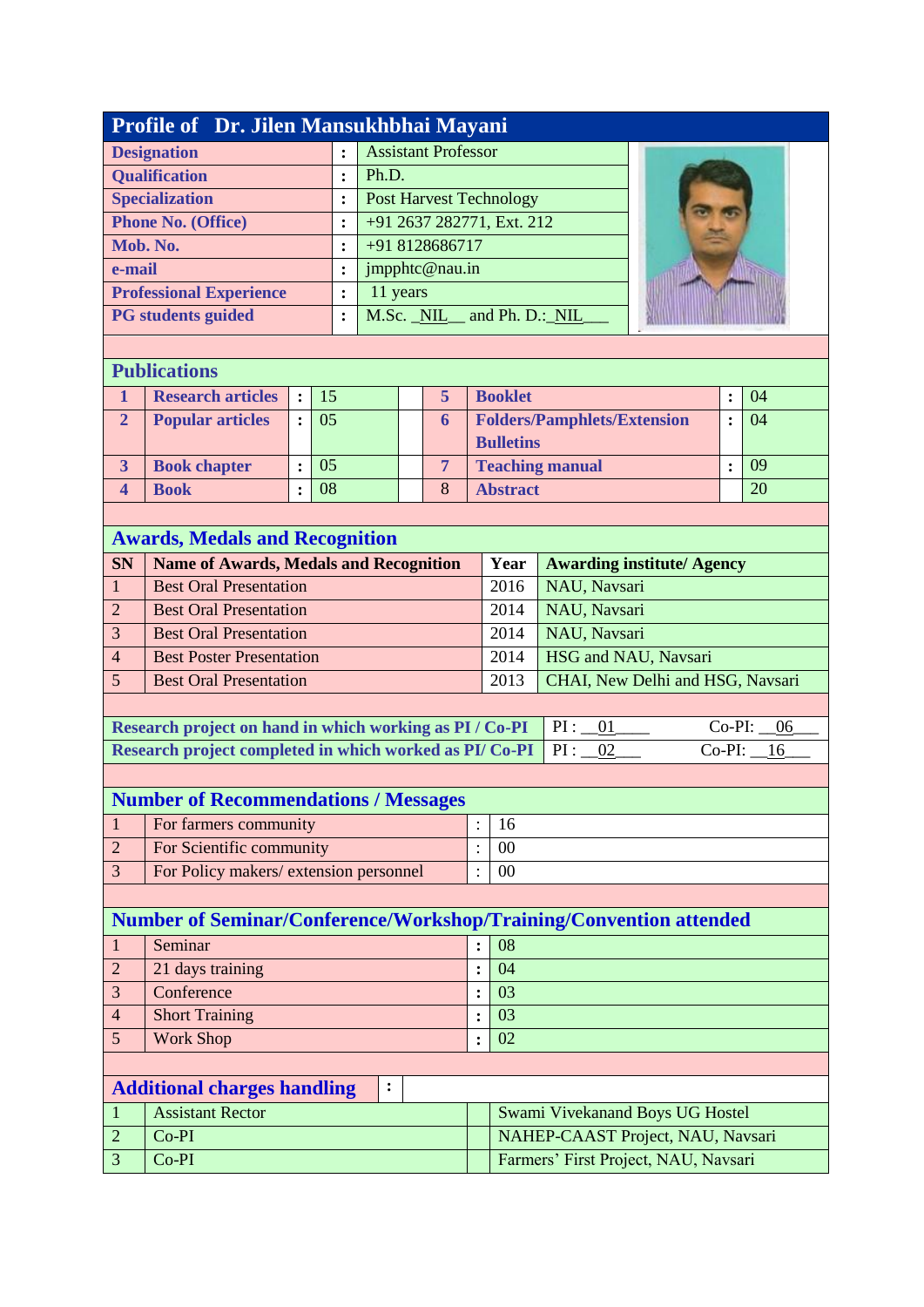|                          | <b>Profile of Er. Fakir Mohan Sahu</b>                                        |                |                |                            |                |  |                |                                       |  |                                    |            |                |                |
|--------------------------|-------------------------------------------------------------------------------|----------------|----------------|----------------------------|----------------|--|----------------|---------------------------------------|--|------------------------------------|------------|----------------|----------------|
|                          | <b>Designation</b>                                                            |                | $\ddot{\cdot}$ | <b>Assistant Professor</b> |                |  |                |                                       |  |                                    |            |                |                |
|                          | <b>Qualification</b><br>M. Tech. (Agricultural Engineering)<br>$\ddot{\cdot}$ |                |                |                            |                |  |                |                                       |  |                                    |            |                |                |
|                          | Process and Food Engineering<br><b>Specialization</b><br>:                    |                |                |                            |                |  |                |                                       |  |                                    |            |                |                |
|                          | +91 2637 282771, Ext. 208<br><b>Phone No. (Office)</b><br>:                   |                |                |                            |                |  |                |                                       |  |                                    |            |                |                |
|                          | Mob. No.                                                                      |                |                | $\ddot{\cdot}$             | +91 9879123286 |  |                |                                       |  |                                    |            |                |                |
| e-mail                   |                                                                               |                |                | $\ddot{\cdot}$             | fmsphtc@nau.in |  |                |                                       |  |                                    |            |                |                |
|                          | <b>Professional Experience</b>                                                |                |                | :                          | 9 years        |  |                |                                       |  |                                    |            |                |                |
|                          | <b>PG</b> students guided                                                     |                |                | $\ddot{\cdot}$             |                |  |                | M.Tech.: 2 and Ph. D.: NIL            |  |                                    |            |                |                |
|                          |                                                                               |                |                |                            |                |  |                |                                       |  |                                    |            |                |                |
|                          |                                                                               |                |                |                            |                |  |                |                                       |  |                                    |            |                |                |
|                          | <b>Publications</b>                                                           |                |                |                            |                |  |                |                                       |  |                                    |            |                |                |
| $\mathbf{1}$             | <b>Research articles</b>                                                      | $\ddot{\cdot}$ | 12             |                            |                |  | 5              | <b>Booklet</b>                        |  |                                    |            | :              | $\overline{0}$ |
| $\overline{2}$           | <b>Popular articles</b>                                                       | $\ddot{\cdot}$ | $\overline{2}$ |                            |                |  | 6              |                                       |  | <b>Folders/Pamphlets/Extension</b> |            | $\ddot{\cdot}$ | $\overline{0}$ |
|                          |                                                                               |                |                |                            |                |  |                | <b>Bulletins</b>                      |  |                                    |            |                |                |
| $\overline{\mathbf{3}}$  | <b>Book chapter</b>                                                           | $\ddot{\cdot}$ | $\overline{7}$ |                            |                |  | $\overline{7}$ |                                       |  | <b>Teaching manual</b>             |            | $\ddot{\cdot}$ | $\overline{0}$ |
| $\overline{\mathbf{4}}$  | <b>Book</b>                                                                   | $\ddot{\cdot}$ | $\overline{1}$ |                            |                |  | 8              | <b>Abstract</b>                       |  |                                    |            |                | 20             |
|                          |                                                                               |                |                |                            |                |  |                |                                       |  |                                    |            |                |                |
|                          | <b>Awards, Medals and Recognition</b>                                         |                |                |                            |                |  |                |                                       |  |                                    |            |                |                |
| <b>SN</b>                | <b>Name of Awards, Medals and</b>                                             |                |                |                            |                |  | Year           |                                       |  | <b>Awarding institute/ Agency</b>  |            |                |                |
|                          | <b>Recognition</b>                                                            |                |                |                            |                |  |                |                                       |  |                                    |            |                |                |
| $\mathbf{1}$             | Best Poster paper presentation                                                |                |                |                            |                |  |                | 2018                                  |  | HSG and ACHF, NAU, Navsari         |            |                |                |
| $\overline{2}$           | <b>Second Best Oral Paper Presentation</b>                                    |                |                |                            |                |  | 2018           |                                       |  | HSG and ACHF, NAU, Navsari         |            |                |                |
|                          |                                                                               |                |                |                            |                |  |                |                                       |  |                                    |            |                |                |
|                          | Research project on hand in which working as PI / Co-PI                       |                |                |                            |                |  |                |                                       |  | PI:3                               | $Co-PI: 3$ |                |                |
|                          | Research project completed in which worked as PI/Co-PI                        |                |                |                            |                |  |                |                                       |  | PI:1                               | $Co-PI: 4$ |                |                |
|                          |                                                                               |                |                |                            |                |  |                |                                       |  |                                    |            |                |                |
|                          | <b>Number of Recommendations / Messages</b>                                   |                |                |                            |                |  |                |                                       |  |                                    |            |                |                |
| $\overline{1}$           | For farmers community                                                         |                |                |                            |                |  |                | 5                                     |  |                                    |            |                |                |
| $\overline{2}$           | For Scientific community                                                      |                |                |                            |                |  |                |                                       |  |                                    |            |                |                |
| 3                        | For Policy makers/extension personnel                                         |                |                |                            |                |  |                | $\ddot{\cdot}$                        |  |                                    |            |                |                |
|                          |                                                                               |                |                |                            |                |  |                |                                       |  |                                    |            |                |                |
|                          | Number of Seminar/Conference/Workshop/Training/Convention attended            |                |                |                            |                |  |                |                                       |  |                                    |            |                |                |
| $\mathbf{1}$             | Seminar                                                                       |                |                |                            |                |  |                | 6<br>:                                |  |                                    |            |                |                |
| $\overline{2}$           | 21 days training                                                              |                |                |                            |                |  |                | 3<br>$\ddot{\cdot}$                   |  |                                    |            |                |                |
| 3                        | Conference                                                                    |                |                |                            |                |  |                | $\overline{2}$<br>$\ddot{\cdot}$      |  |                                    |            |                |                |
| $\overline{\mathcal{A}}$ | Workshop                                                                      |                |                |                            |                |  |                | $\overline{4}$<br>$\ddot{\cdot}$      |  |                                    |            |                |                |
| 5<br>Convention          |                                                                               |                |                |                            |                |  |                | 3<br>$\ddot{\cdot}$<br>$\overline{2}$ |  |                                    |            |                |                |
| Symposium<br>6           |                                                                               |                |                |                            |                |  |                |                                       |  |                                    |            |                |                |
| 8                        | $\overline{0}$<br>$\overline{7}$<br>Resource person<br>Webinar<br>22          |                |                |                            |                |  |                |                                       |  |                                    |            |                |                |
|                          |                                                                               |                |                |                            |                |  |                |                                       |  |                                    |            |                |                |
|                          | <b>Additional charges handling</b>                                            |                |                |                            |                |  |                |                                       |  |                                    |            |                |                |
|                          |                                                                               |                |                |                            | :              |  |                |                                       |  |                                    |            |                |                |
| $\mathbf{1}$             | <b>GRM-</b> Nodal for ACHF (unit 1)                                           |                |                |                            |                |  |                |                                       |  | NAHEP-CAAST Project, NAU, Navsari  |            |                |                |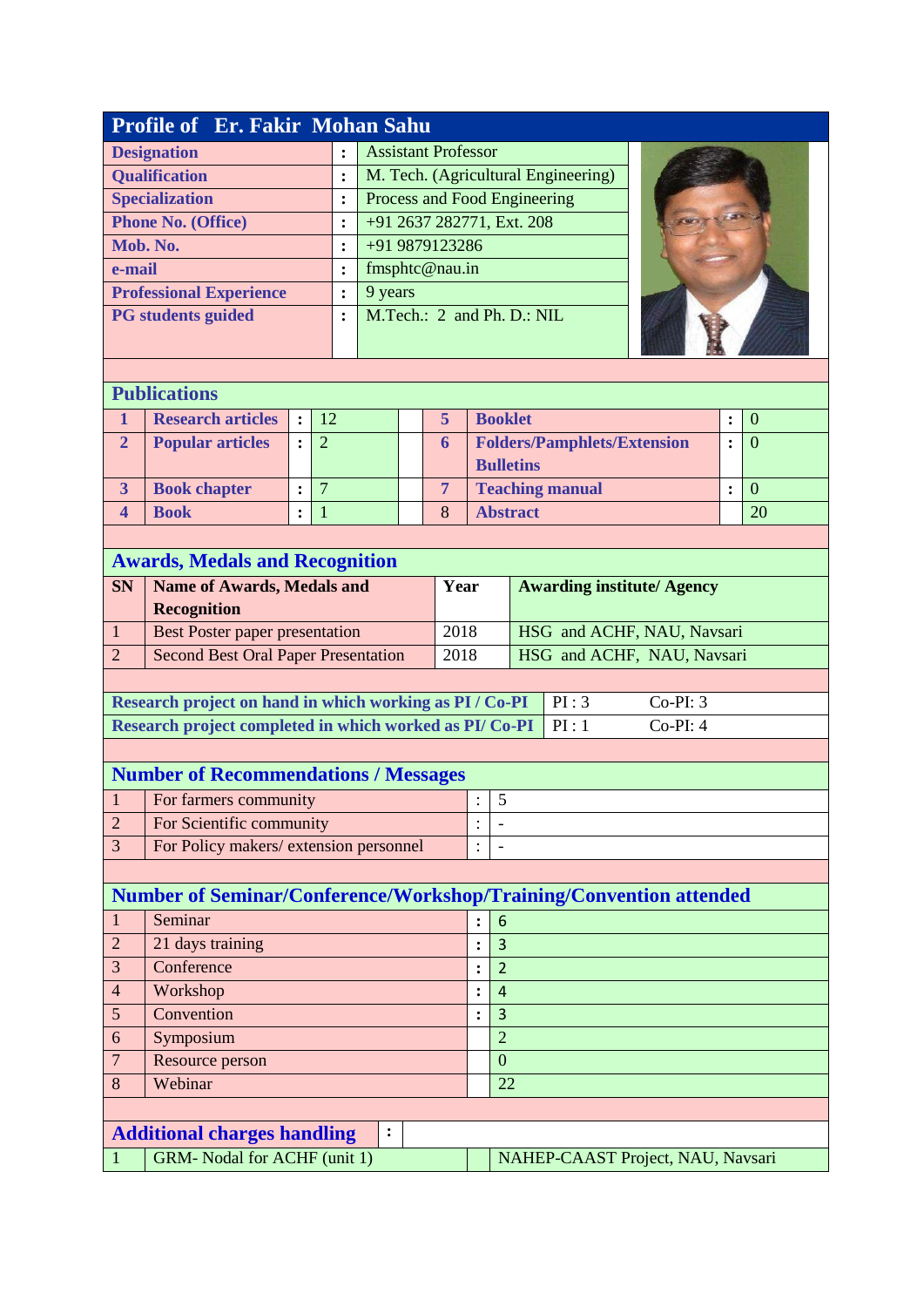| <b>Profile of Dr. Harish Suthar</b> |                |                                  |  |  |  |  |  |  |  |  |
|-------------------------------------|----------------|----------------------------------|--|--|--|--|--|--|--|--|
| <b>Designation</b>                  | ٠<br>٠         | <b>Assistant Professor (Food</b> |  |  |  |  |  |  |  |  |
|                                     |                | Microbiology)                    |  |  |  |  |  |  |  |  |
| <b>Qualification</b>                | ٠              | Ph. D. (Microbiology)            |  |  |  |  |  |  |  |  |
| <b>Specialization</b>               | :              | Microbiology                     |  |  |  |  |  |  |  |  |
| <b>Phone No. (Office)</b>           | $\ddot{\cdot}$ | +91 2637 282771, Ext. 207        |  |  |  |  |  |  |  |  |
| Mob. No.                            | ٠              | 9924043413                       |  |  |  |  |  |  |  |  |
| e-mail                              | ٠              | harish.s@nau.in                  |  |  |  |  |  |  |  |  |
| <b>Professional Experience</b>      | $\ddot{\cdot}$ | 8<br>years                       |  |  |  |  |  |  |  |  |
| <b>PG</b> students guided           | ٠              | $M.Sc.: 2$ and Ph. D.:           |  |  |  |  |  |  |  |  |

### **Publications**

| <b>Research</b>          | 13 |   | <b>Booklet</b>                     | XX        |
|--------------------------|----|---|------------------------------------|-----------|
| articles                 |    |   |                                    |           |
| <b>Popular articles:</b> | XX |   | <b>Folders/Pamphlets/Extension</b> | <b>XX</b> |
|                          |    |   | <b>Bulletins</b>                   |           |
| <b>Book chapter</b>      |    |   | <b>Teaching manual</b>             |           |
| <b>Book</b>              | XX | 8 | <b>Abstract</b>                    | 16        |

|           | <b>Awards, Medals and Recognition</b>                                          |  |  |  |  |  |  |  |  |  |  |
|-----------|--------------------------------------------------------------------------------|--|--|--|--|--|--|--|--|--|--|
| <b>SN</b> | <b>Name of Awards, Medals and</b><br><b>Awarding institute/ Agency</b><br>Year |  |  |  |  |  |  |  |  |  |  |
|           | <b>Recognition</b>                                                             |  |  |  |  |  |  |  |  |  |  |
|           |                                                                                |  |  |  |  |  |  |  |  |  |  |
|           |                                                                                |  |  |  |  |  |  |  |  |  |  |
|           |                                                                                |  |  |  |  |  |  |  |  |  |  |
|           |                                                                                |  |  |  |  |  |  |  |  |  |  |

| Research project on hand in which working as PI / Co-PI       | $\mathsf{P}$ PI : 2 | $Co-PI:6$ |
|---------------------------------------------------------------|---------------------|-----------|
| <b>Research project completed in which worked as PI/Co-PI</b> | $PI:2$ (Concluded)  | Co-PI: 6  |

| <b>Number of Recommendations / Messages</b> |         |      |  |  |  |  |  |  |
|---------------------------------------------|---------|------|--|--|--|--|--|--|
| For farmers community                       |         | I XX |  |  |  |  |  |  |
| For Scientific community                    |         | XХ   |  |  |  |  |  |  |
| For Policy makers/ extension personnel      | $\cdot$ | h    |  |  |  |  |  |  |

## **Number of Seminar/Conference/Workshop/Training/Convention attended**

|                             | Seminar                           |  |  |                | 10 |  |  |  |
|-----------------------------|-----------------------------------|--|--|----------------|----|--|--|--|
| $\mathcal{D}_{\mathcal{L}}$ | 21 days training                  |  |  |                | 3  |  |  |  |
| 3                           | conference                        |  |  |                | 3  |  |  |  |
| $\overline{4}$              | Short term trainings and workshop |  |  |                |    |  |  |  |
|                             | Symposium                         |  |  |                | 3  |  |  |  |
|                             |                                   |  |  |                |    |  |  |  |
|                             | <b>Additional charges</b>         |  |  | XXXXXXXXXXXXXX |    |  |  |  |
| handling                    |                                   |  |  |                |    |  |  |  |
|                             |                                   |  |  |                |    |  |  |  |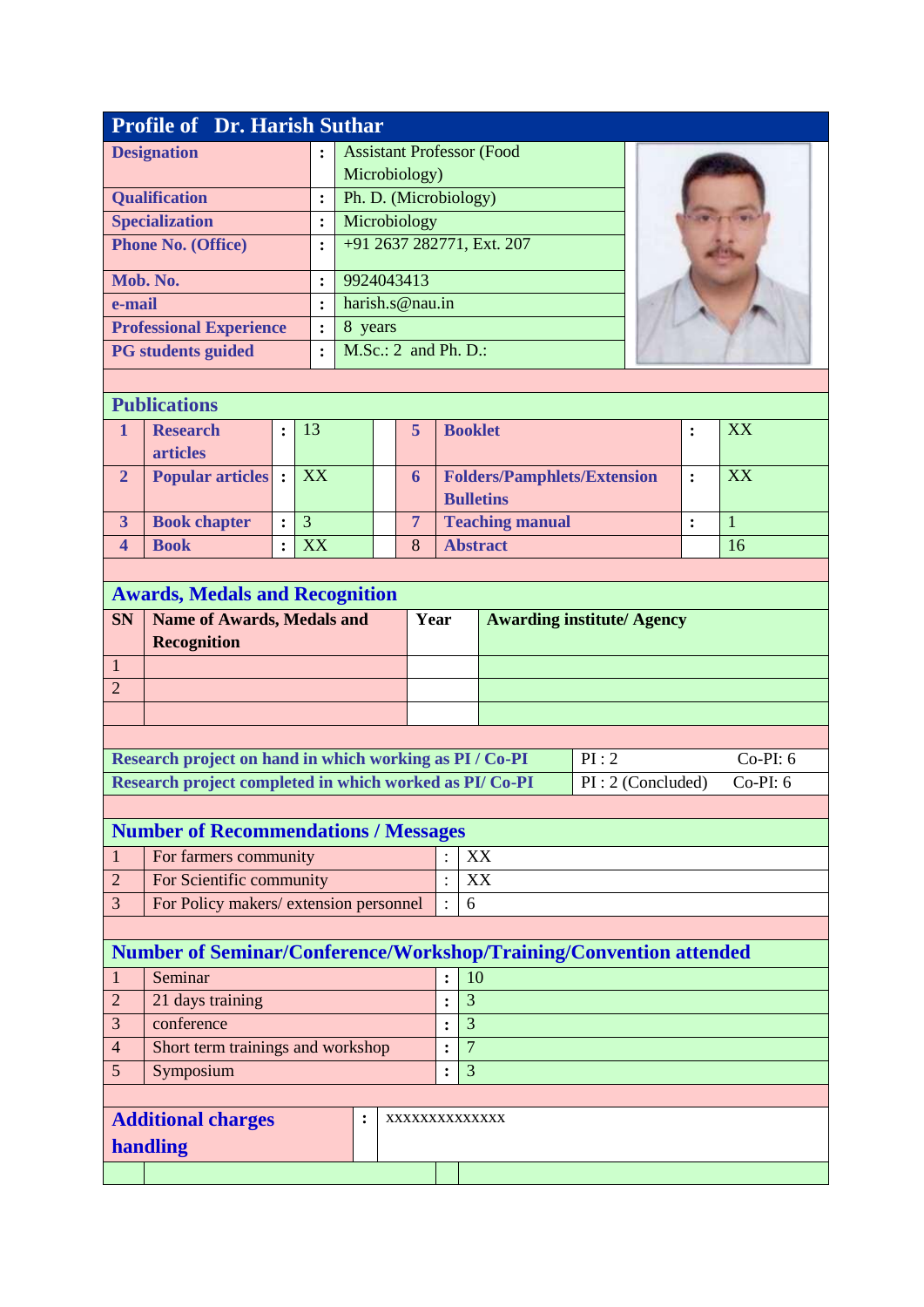|                                   | Profile of Dr. N. V. Patel                                                      |                |                |                |                       |                |                                   |                                     |                                         |            |                |                |
|-----------------------------------|---------------------------------------------------------------------------------|----------------|----------------|----------------|-----------------------|----------------|-----------------------------------|-------------------------------------|-----------------------------------------|------------|----------------|----------------|
|                                   | <b>Designation</b><br><b>Assistant Professor</b>                                |                |                |                |                       |                |                                   |                                     |                                         |            |                |                |
|                                   | <b>Qualification</b>                                                            |                |                | $\ddot{\cdot}$ | Ph.D. (Horticulture)  |                |                                   |                                     |                                         |            |                |                |
|                                   | <b>Specialization</b>                                                           |                |                | :              |                       |                |                                   | <b>Post Harvest Technology</b>      |                                         |            |                |                |
|                                   | <b>Phone No. (Office)</b>                                                       |                |                | $\ddot{\cdot}$ |                       |                |                                   | +91 2637 282771, Ext. 206           |                                         |            |                |                |
|                                   | Mob. No.                                                                        |                |                | :              | 7600096697            |                |                                   |                                     |                                         |            |                |                |
| e-mail                            |                                                                                 |                |                | :              | nilampatelphtc@nau.in |                |                                   |                                     |                                         |            |                |                |
|                                   | <b>Professional Experience</b>                                                  |                |                | :              | 7 years               |                |                                   |                                     |                                         |            |                |                |
|                                   | <b>PG</b> students guided                                                       |                |                | $\ddot{\cdot}$ | M.Sc. 6 and Ph. D.:   |                |                                   |                                     |                                         |            |                |                |
|                                   |                                                                                 |                |                |                |                       |                |                                   |                                     |                                         |            |                |                |
| <b>Publications</b>               |                                                                                 |                |                |                |                       |                |                                   |                                     |                                         |            |                |                |
| 1                                 | <b>Research articles</b>                                                        | $\ddot{\cdot}$ | 10             |                |                       | 5              |                                   | <b>Booklet</b>                      |                                         |            | $\ddot{\cdot}$ | $\overline{4}$ |
| $\overline{2}$                    | <b>Popular articles</b>                                                         | $\ddot{\cdot}$ |                |                |                       | 6              |                                   |                                     | <b>Folders/Pamphlets/Extension</b>      |            | $\ddot{\cdot}$ | $\overline{5}$ |
|                                   |                                                                                 |                |                |                |                       |                |                                   | <b>Bulletins</b>                    |                                         |            |                |                |
| $\overline{3}$                    | <b>Book chapter</b>                                                             | $\ddot{\cdot}$ | $\overline{3}$ |                |                       | $\overline{7}$ |                                   |                                     | <b>Teaching manual</b>                  |            | $\ddot{\cdot}$ | $\overline{2}$ |
| $\overline{\mathbf{4}}$           | <b>Book</b>                                                                     | $\ddot{\cdot}$ | $\overline{2}$ |                |                       | 8              |                                   | <b>Abstract</b>                     |                                         |            |                | 6              |
|                                   |                                                                                 |                |                |                |                       |                |                                   |                                     |                                         |            |                |                |
|                                   | <b>Awards, Medals and Recognition</b>                                           |                |                |                |                       |                |                                   |                                     |                                         |            |                |                |
| <b>SN</b>                         | <b>Name of Awards, Medals and</b>                                               |                |                |                |                       | Year           | <b>Awarding institute/ Agency</b> |                                     |                                         |            |                |                |
|                                   | <b>Recognition</b>                                                              |                |                |                |                       |                |                                   |                                     |                                         |            |                |                |
| 1                                 | Third best poster paper presentation                                            |                |                |                |                       | 2020           |                                   |                                     | Agriculture University, Kota, Rajasthan |            |                |                |
|                                   |                                                                                 |                |                |                |                       |                |                                   | under NAHEP-IG, ICAR, New Delhi (I) |                                         |            |                |                |
| $\overline{2}$                    |                                                                                 |                |                |                |                       |                |                                   |                                     |                                         |            |                |                |
|                                   |                                                                                 |                |                |                |                       |                |                                   |                                     |                                         |            |                |                |
|                                   | Research project on hand in which working as PI / Co-PI                         |                |                |                |                       |                |                                   |                                     | PI:2                                    | $Co-PI: 3$ |                |                |
|                                   | Research project completed in which worked as PI/Co-PI                          |                |                |                |                       |                |                                   |                                     | PI:2                                    | $Co-PI: 3$ |                |                |
|                                   |                                                                                 |                |                |                |                       |                |                                   |                                     |                                         |            |                |                |
|                                   | <b>Number of Recommendations / Messages</b>                                     |                |                |                |                       |                |                                   |                                     |                                         |            |                |                |
| $\,1\,$                           | For farmers community                                                           |                |                |                |                       |                | $\ddot{\phantom{0}}$              | $\overline{2}$                      |                                         |            |                |                |
| $\overline{2}$                    | For Scientific community                                                        |                |                |                |                       |                | $\ddot{\cdot}$                    |                                     |                                         |            |                |                |
| 3                                 | For Policy makers/ extension personnel                                          |                |                |                |                       |                | $\ddot{\cdot}$                    |                                     |                                         |            |                |                |
|                                   |                                                                                 |                |                |                |                       |                |                                   |                                     |                                         |            |                |                |
|                                   | Number of Seminar/Conference/Workshop/Training/Convention attended              |                |                |                |                       |                |                                   |                                     |                                         |            |                |                |
| $\mathbf{1}$                      | Seminar                                                                         |                |                |                |                       |                | $\ddot{\cdot}$                    | 6                                   |                                         |            |                |                |
| $\overline{2}$                    | 21 days training                                                                |                |                |                |                       |                | :                                 | 3                                   |                                         |            |                |                |
| 3                                 | Conference                                                                      |                |                |                |                       |                |                                   |                                     |                                         |            |                |                |
| Workshop<br>$\overline{4}$        |                                                                                 |                |                |                |                       |                | $\ddot{\cdot}$                    | 1                                   |                                         |            |                |                |
| 5<br>Convention                   |                                                                                 |                |                |                |                       |                | $\ddot{\cdot}$                    | $\mathbf{1}$                        |                                         |            |                |                |
| Symposium<br>6                    |                                                                                 |                |                |                |                       |                |                                   | 1                                   |                                         |            |                |                |
| $\overline{7}$<br>Resource person |                                                                                 |                |                |                |                       |                | $\mathbf{1}$                      |                                     |                                         |            |                |                |
| 8                                 | Webinar<br>$\overline{2}$                                                       |                |                |                |                       |                |                                   |                                     |                                         |            |                |                |
|                                   |                                                                                 |                |                |                |                       |                |                                   |                                     |                                         |            |                |                |
|                                   |                                                                                 |                |                |                | :                     |                |                                   |                                     |                                         |            |                |                |
|                                   |                                                                                 |                |                |                |                       |                |                                   |                                     |                                         |            |                |                |
|                                   | <b>Assistant Rector (UG Girls Hostel)</b><br><b>Additional charges handling</b> |                |                |                |                       |                |                                   |                                     |                                         |            |                |                |